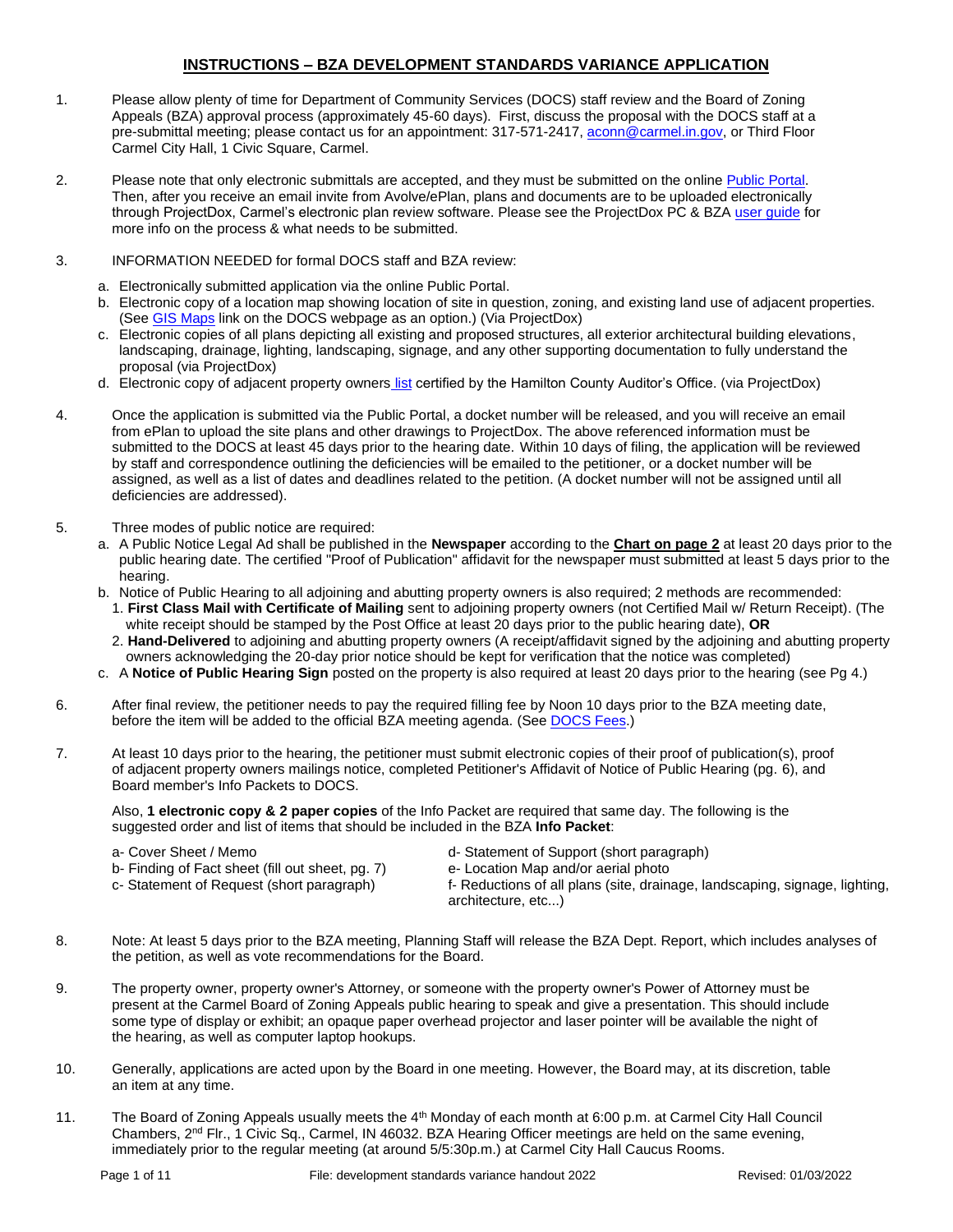# **NEWSPAPER PUBLICATION (LEGAL AD) - NOTICE OF PUBLIC HEARING**

Per Article VI, Section 3 of the BZA Rules of Procedure, a legal notice shall be published in the Current in Carmel newspaper. However, affected areas located within a non-Carmel postal ZIP code (Westfield, Zionsville, Indianapolis) must place a legal notice in the corresponding city's newspaper. Refer to the chart below to find what publications to notify based upon the corresponding ZIP code. **(Please note: subject sites located on the border between a Carmel and a non-Carmel zip code must make legal ad notice to two newspapers – The Current & The Indianapolis Star.)**

| <b>Zip Code</b>                      | <b>Publication</b>       |  |
|--------------------------------------|--------------------------|--|
| 46032 or 46033                       | <b>Current in Carmel</b> |  |
| 46074                                | Current in Westfield     |  |
| 46077                                | Current in Zionsville    |  |
| 46240, 46260, 46268, 46280, or 46290 | Indianapolis Star        |  |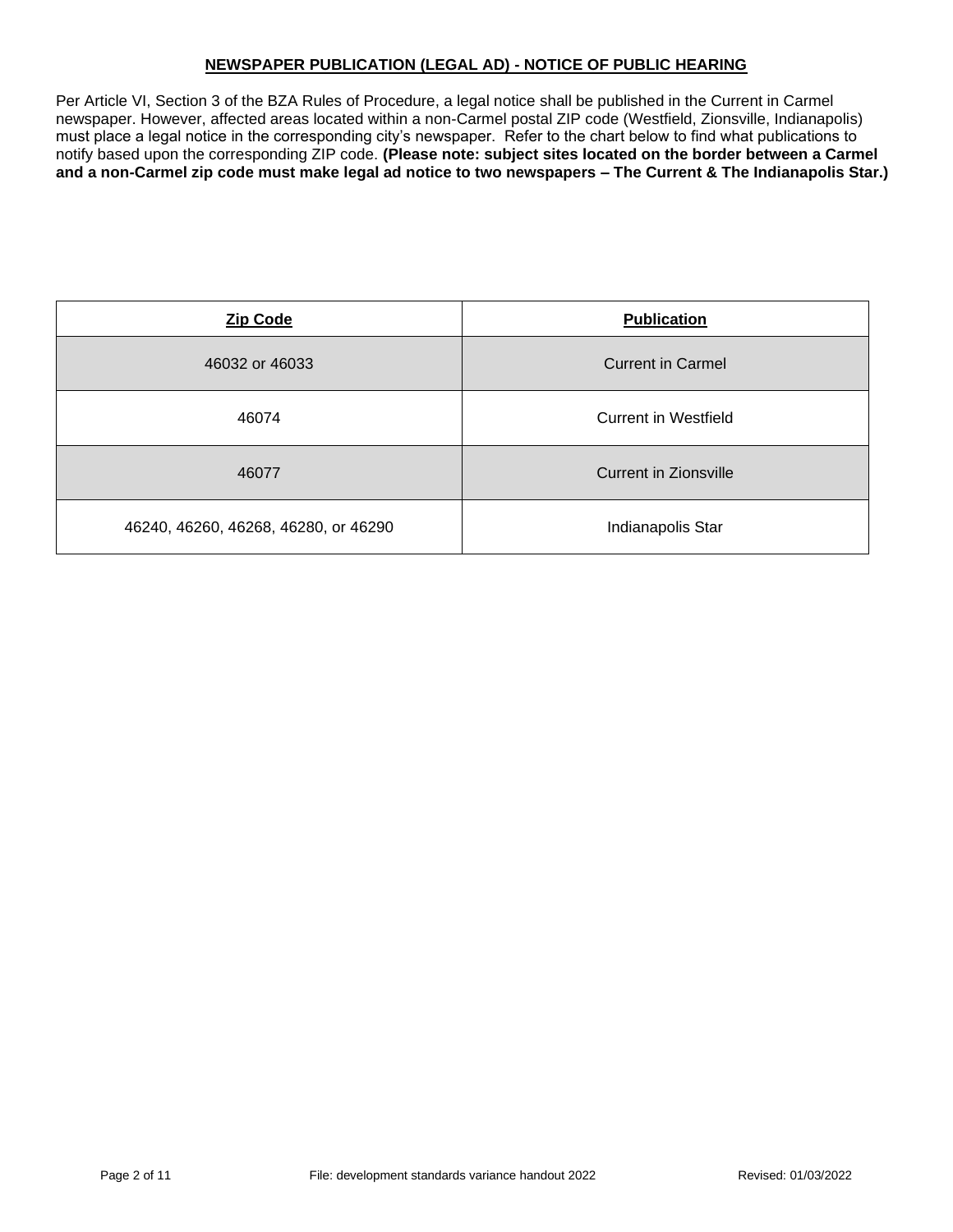# **ADJACENT PROPERTY OWNERS LIST**

I, \_\_\_\_\_\_\_\_(Auditor's Name) \_\_\_\_\_\_\_\_, Auditor of Hamilton County, Indiana, certify that the attached list is a true and complete listing of the adjoining and adjacent property owners of the property described herewith.

# **OWNER**

#### **ADDRESS**

| <b>EXAMPLE ONLY:</b><br>Formal list request sheet & official list<br>may be acquired from the Hamilton<br>County Real Property Dept. (317-770-<br>4412 or hamiltoncounty.in.gov). Please<br>allow 3 to 5 days for Hamilton County to<br>complete your request. |  |  |  |
|----------------------------------------------------------------------------------------------------------------------------------------------------------------------------------------------------------------------------------------------------------------|--|--|--|
|                                                                                                                                                                                                                                                                |  |  |  |
|                                                                                                                                                                                                                                                                |  |  |  |
|                                                                                                                                                                                                                                                                |  |  |  |
|                                                                                                                                                                                                                                                                |  |  |  |
|                                                                                                                                                                                                                                                                |  |  |  |
|                                                                                                                                                                                                                                                                |  |  |  |
|                                                                                                                                                                                                                                                                |  |  |  |
|                                                                                                                                                                                                                                                                |  |  |  |
|                                                                                                                                                                                                                                                                |  |  |  |
|                                                                                                                                                                                                                                                                |  |  |  |
|                                                                                                                                                                                                                                                                |  |  |  |

Auditor of Hamilton County, Indiana--Signature

Date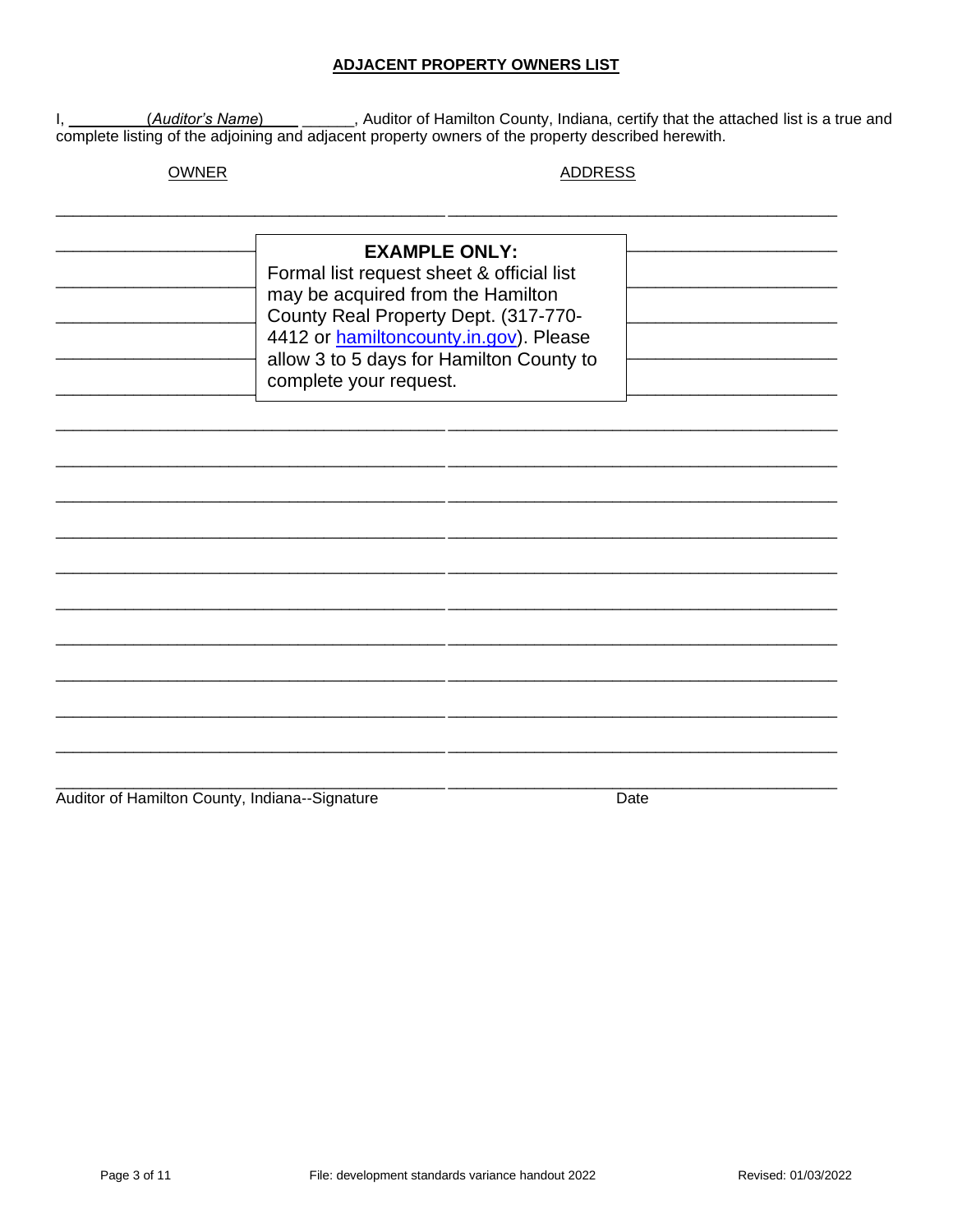# **BZA Public Notice Sign Procedure & Affidavit**

## **Procedure:**

The petitioner shall incur the cost of the purchasing, placing, and removing the sign. The sign must be placed in a highly visible and legible location from the road on the property that is involved with the public hearing.

The public notice sign shall meet the following requirements:

- 1. Must be placed on the subject property no less than 20 days prior to the public hearing date.
- 2. Sign must follow the sign design requirements:
	- Must be 24" x 36" vertical
	- Must be double sided
	- Must be composed of weather resistant material, such as corrugated plastic or laminated poster board
	- Must be mounted in a heavy-duty metal frame
- 3. The sign must contain the following:
	- 12" x 24" PMS 1805 Red box with white text at the top
	- White background with black text below.
	- Text used in example to the right, with Application Type, Date\*, and Time of subject public hearing
	- The Date should be written in day, month, and date format. *Example: "Mon., Jan. 23"*
- 4. The sign must be removed within 72 hours of public hearing conclusion

# **Public Notice Sign Placement Affidavit:**

I (We) do hereby certify that placement of the public notice sign to

consider Docket No.\_\_\_\_\_\_\_\_\_\_\_\_\_\_\_\_\_\_\_ was placed on the subject property at least 20 days prior to the

date of the public hearing, at the address listed below:

STATE OF INDIANA, COUNTY OF **COUNTY OF ACCEPT**, SS:

The undersigned, having been duly sworn, upon oath says that the above information is true and correct as he is informed and believes.

(Signature of Petitioner)

Subscribed and sworn to before me this day of  $\sim$ , 20  $\sim$ .

Notary Public, Signed Name: \_\_\_\_\_\_\_\_\_\_\_\_\_\_\_\_\_\_\_\_\_\_\_\_\_\_\_\_\_\_\_

Notary Public, Printed Name:

My Commission Expires: .

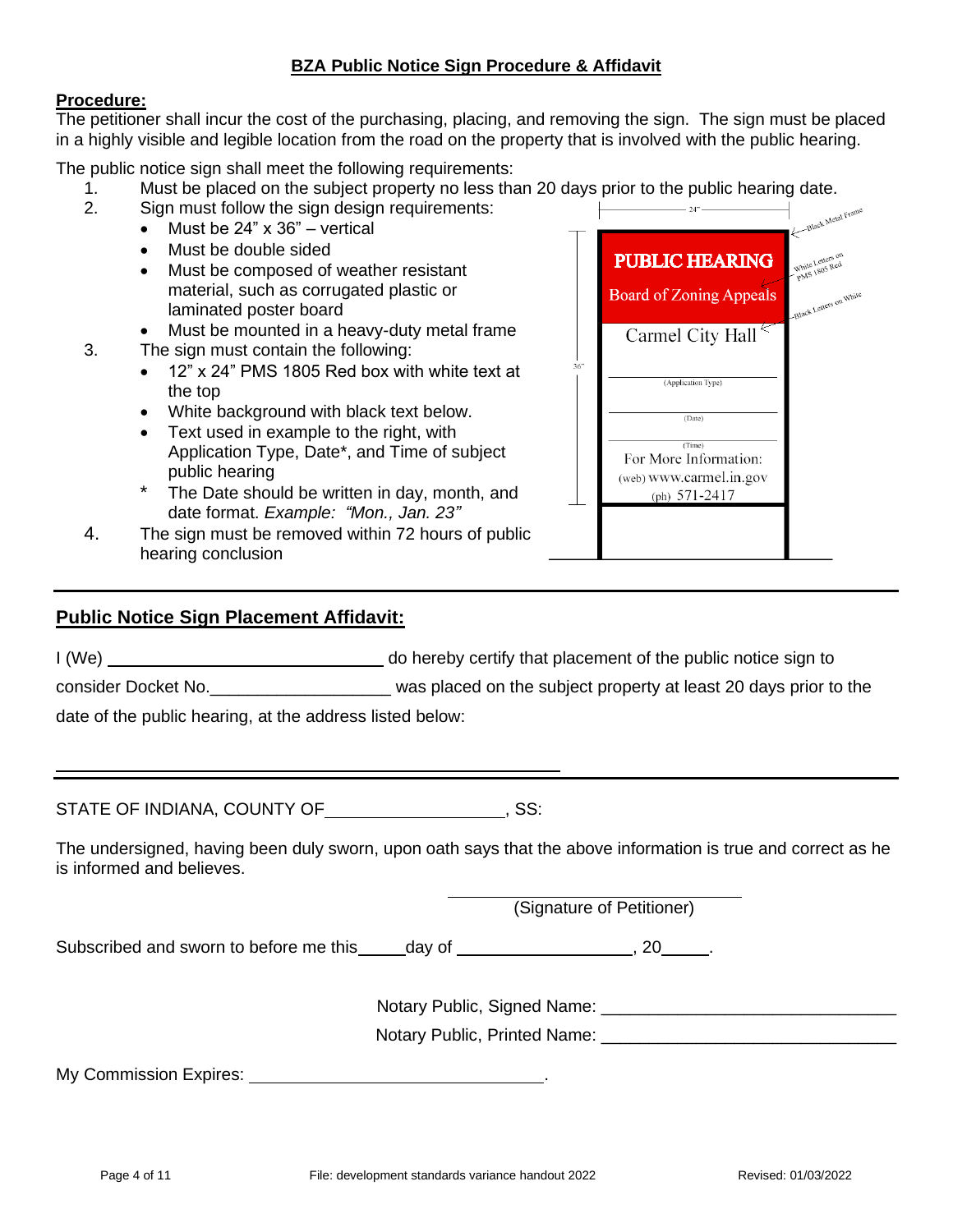## (*Useable template for published and mailed Public Notice)*

# NOTICE OF PUBLIC HEARING BEFORE THE CARMEL BOARD OF ZONING APPEALS

Docket No.

| DUUNULI 110. __________________                                                                                                  |
|----------------------------------------------------------------------------------------------------------------------------------|
| Notice is hereby given that the Carmel Board of Zoning Appeals meeting on the ____________ day of                                |
| D.m. in the City Hall Council Chambers (1 Civic Sq., 2nd Council Chambers (1 Civic Sq., 2nd Council Chambers (1 Civic Sq., 2nd   |
| Flr., Carmel, IN 46032) will hold a Public Hearing upon a Development Standards Variance application to:<br>(Explain             |
| your request— gain approval for XXXX when only XXXX is allowed)                                                                  |
|                                                                                                                                  |
|                                                                                                                                  |
|                                                                                                                                  |
| The application is identified as Docket No. ___________________________.                                                         |
| The real estate affected by said application is described as follows: (Insert Legal Description OR Tax ID parcel number(s)       |
|                                                                                                                                  |
| The petition may be examined on the City's website, through Public Documents - Laserfiche.                                       |
| All interested persons desiring to present their views on the above application, either in writing or verbally, will be given an |

opportunity to be heard at the above-mentioned time and place.

**PETITIONERS** 

\_\_\_\_\_\_\_\_\_\_\_\_\_\_\_\_\_\_\_\_\_\_\_\_\_\_\_\_\_\_\_

*(Note: When mailing out public notices to adjacent property owners, it is recommended that you also include a location map.)*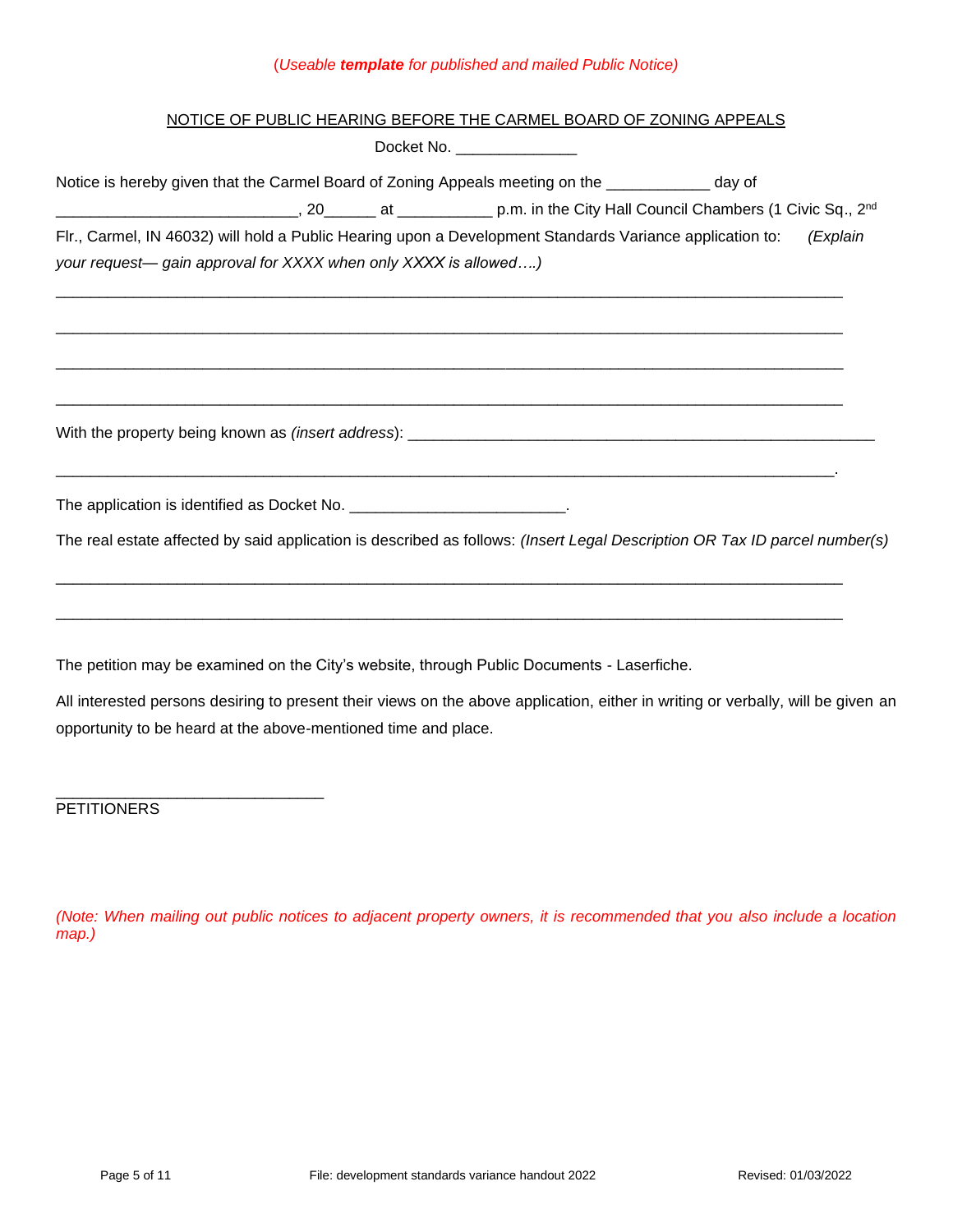# **PETITIONER'S AFFIDAVIT OF NOTICE OF PUBLIC HEARING**

#### **CARMEL ADVISORY BOARD OF ZONING APPEALS**

|                                                  |         | DO HEREBY CERTIFY THAT NOTICE OF                                                                                         |  |
|--------------------------------------------------|---------|--------------------------------------------------------------------------------------------------------------------------|--|
|                                                  |         |                                                                                                                          |  |
|                                                  |         | PUBLIC HEARING BEFORE THE CARMEL BOARD OF ZONING APPEALS CONSIDERING DOCKET NO.                                          |  |
|                                                  |         | ________________, WAS REGISTERED AND MAILED AT LEAST 20 DAYS PRIOR TO THE DATE OF                                        |  |
|                                                  |         | THE PUBLIC HEARING TO THE BELOW LISTED ADJACENT PROPERTY OWNERS:                                                         |  |
| <b>OWNER</b>                                     |         | <b>ADDRESS</b>                                                                                                           |  |
|                                                  |         |                                                                                                                          |  |
|                                                  |         |                                                                                                                          |  |
|                                                  |         |                                                                                                                          |  |
|                                                  |         |                                                                                                                          |  |
|                                                  |         |                                                                                                                          |  |
| <b>STATE OF INDIANA</b>                          | SS:     |                                                                                                                          |  |
| and believes.                                    |         | The undersigned, having been duly sworn upon oath says that the above information is true and correct and he is informed |  |
|                                                  |         | (Signature of Petitioner)                                                                                                |  |
|                                                  |         |                                                                                                                          |  |
|                                                  |         |                                                                                                                          |  |
|                                                  |         |                                                                                                                          |  |
| (Property Owner, Attorney, or Power of Attorney) |         | ____ and acknowledge the execution of the foregoing instrument                                                           |  |
|                                                  |         |                                                                                                                          |  |
| (data)                                           | (month) | (year)                                                                                                                   |  |
|                                                  |         | Notary Public--Signature                                                                                                 |  |
| (SEAL)                                           |         | Notary Public-Printed name                                                                                               |  |
|                                                  |         |                                                                                                                          |  |
|                                                  |         |                                                                                                                          |  |
|                                                  |         |                                                                                                                          |  |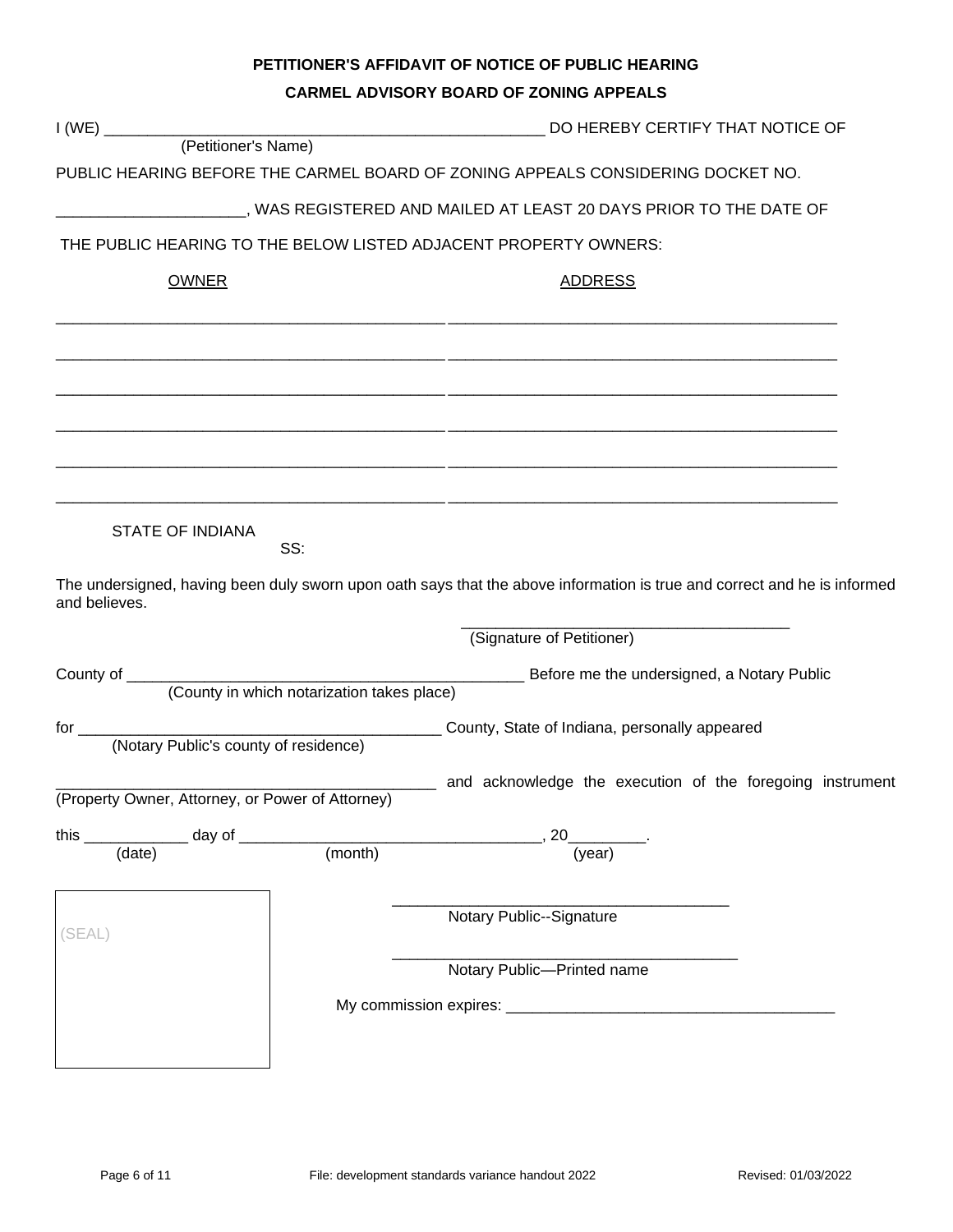# **FINDINGS OF FACT SHEET - DEVELOPMENT STANDARDS VARIANCE**

CARMEL ADVISORY BOARD OF ZONING APPEALS

*(Petitioner fills out 1-3, and first 2 blanks)* Docket No.: Petitioner: 1. The approval of this variance will not be injurious to the public health, safety, morals and general welfare of the community because: \_\_\_\_\_\_\_\_\_\_\_\_\_\_\_\_\_\_\_\_\_\_\_\_\_\_\_\_\_\_\_\_\_\_\_\_\_\_\_\_\_\_\_\_\_\_\_\_\_\_\_\_\_\_\_\_\_\_\_\_\_\_\_\_\_\_\_\_\_\_\_\_\_\_\_\_\_\_\_\_\_\_\_\_\_ \_\_\_\_\_\_\_\_\_\_\_\_\_\_\_\_\_\_\_\_\_\_\_\_\_\_\_\_\_\_\_\_\_\_\_\_\_\_\_\_\_\_\_\_\_\_\_\_\_\_\_\_\_\_\_\_\_\_\_\_\_\_\_\_\_\_\_\_\_\_\_\_\_\_\_\_\_\_\_\_\_\_\_\_\_ \_\_\_\_\_\_\_\_\_\_\_\_\_\_\_\_\_\_\_\_\_\_\_\_\_\_\_\_\_\_\_\_\_\_\_\_\_\_\_\_\_\_\_\_\_\_\_\_\_\_\_\_\_\_\_\_\_\_\_\_\_\_\_\_\_\_\_\_\_\_\_\_\_\_\_\_\_\_\_\_\_\_\_\_\_ 2. The use and value of the area adjacent to the property included in the variance will not be affected in a substantially adverse manner because: \_\_\_\_\_\_\_\_\_\_\_\_\_\_\_\_\_\_\_\_\_\_\_\_\_\_\_\_\_\_\_\_\_\_\_\_\_\_\_\_\_\_\_\_\_\_\_\_\_\_\_\_\_\_\_\_\_\_\_\_\_\_\_\_\_\_\_\_\_\_\_\_\_\_\_\_\_\_\_\_\_\_\_\_\_ \_\_\_\_\_\_\_\_\_\_\_\_\_\_\_\_\_\_\_\_\_\_\_\_\_\_\_\_\_\_\_\_\_\_\_\_\_\_\_\_\_\_\_\_\_\_\_\_\_\_\_\_\_\_\_\_\_\_\_\_\_\_\_\_\_\_\_\_\_\_\_\_\_\_\_\_\_\_\_\_\_\_\_\_\_ \_\_\_\_\_\_\_\_\_\_\_\_\_\_\_\_\_\_\_\_\_\_\_\_\_\_\_\_\_\_\_\_\_\_\_\_\_\_\_\_\_\_\_\_\_\_\_\_\_\_\_\_\_\_\_\_\_\_\_\_\_\_\_\_\_\_\_\_\_\_\_\_\_\_\_\_\_\_\_\_\_\_\_\_\_ 3. The strict application of the terms of the Unified Development Ordinance to the property will result in practical difficulties in the use of the property because: \_\_\_\_\_\_\_\_\_\_\_\_\_\_\_\_\_\_\_\_\_\_\_\_\_\_\_\_\_\_\_\_\_\_\_\_\_\_\_\_\_\_\_\_\_\_\_\_\_\_\_\_\_\_\_\_\_\_\_\_\_\_\_\_\_\_\_\_\_\_\_\_\_\_\_\_\_\_\_\_\_\_\_\_\_ \_\_\_\_\_\_\_\_\_\_\_\_\_\_\_\_\_\_\_\_\_\_\_\_\_\_\_\_\_\_\_\_\_\_\_\_\_\_\_\_\_\_\_\_\_\_\_\_\_\_\_\_\_\_\_\_\_\_\_\_\_\_\_\_\_\_\_\_\_\_\_\_\_\_\_\_\_\_\_\_\_\_\_\_\_ \_\_\_\_\_\_\_\_\_\_\_\_\_\_\_\_\_\_\_\_\_\_\_\_\_\_\_\_\_\_\_\_\_\_\_\_\_\_\_\_\_\_\_\_\_\_\_\_\_\_\_\_\_\_\_\_\_\_\_\_\_\_\_\_\_\_\_\_\_\_\_\_\_\_\_\_\_\_\_\_\_\_\_\_\_ **DECISION** It is therefore the decision of the Carmel Board of Zoning Appeals that Development Standards Variance Docket No. \_\_\_\_\_\_\_\_\_\_\_\_\_\_\_\_\_\_\_\_\_\_\_\_\_\_\_ is granted, subject to any conditions stated in the minutes of this Board, which are incorporated herein by reference and made a part hereof. Adopted this \_\_\_\_\_\_\_\_\_\_\_\_\_\_\_ day of \_\_\_\_\_\_\_\_\_\_\_\_\_\_\_\_\_\_\_\_\_\_\_\_\_\_\_\_\_\_\_\_\_\_, 20 \_\_\_\_\_\_\_. \_\_\_\_\_\_\_\_\_\_\_\_\_\_\_\_\_\_\_\_\_\_\_\_\_\_\_\_\_\_\_\_\_\_\_\_\_\_\_\_\_\_\_\_\_ \_\_\_\_\_\_\_\_\_\_\_\_\_\_\_\_\_\_\_\_\_\_\_\_\_\_\_\_\_\_\_\_\_\_\_\_\_\_\_\_\_\_\_\_\_ CHAIRPERSON, Carmel Board of Zoning Appeals \_\_\_\_\_\_\_\_\_\_\_\_\_\_\_\_\_\_\_\_\_\_\_\_\_\_\_\_\_\_\_\_\_\_\_\_\_\_\_\_\_\_\_\_\_ \_\_\_\_\_\_\_\_\_\_\_\_\_\_\_\_\_\_\_\_\_\_\_\_\_\_\_\_\_\_\_\_\_\_\_\_\_\_\_\_\_\_\_\_\_ SECRETARY, Carmel Board of Zoning Appeals *Conditions of approval of the Board, if any, are listed on the Letter of Grant.*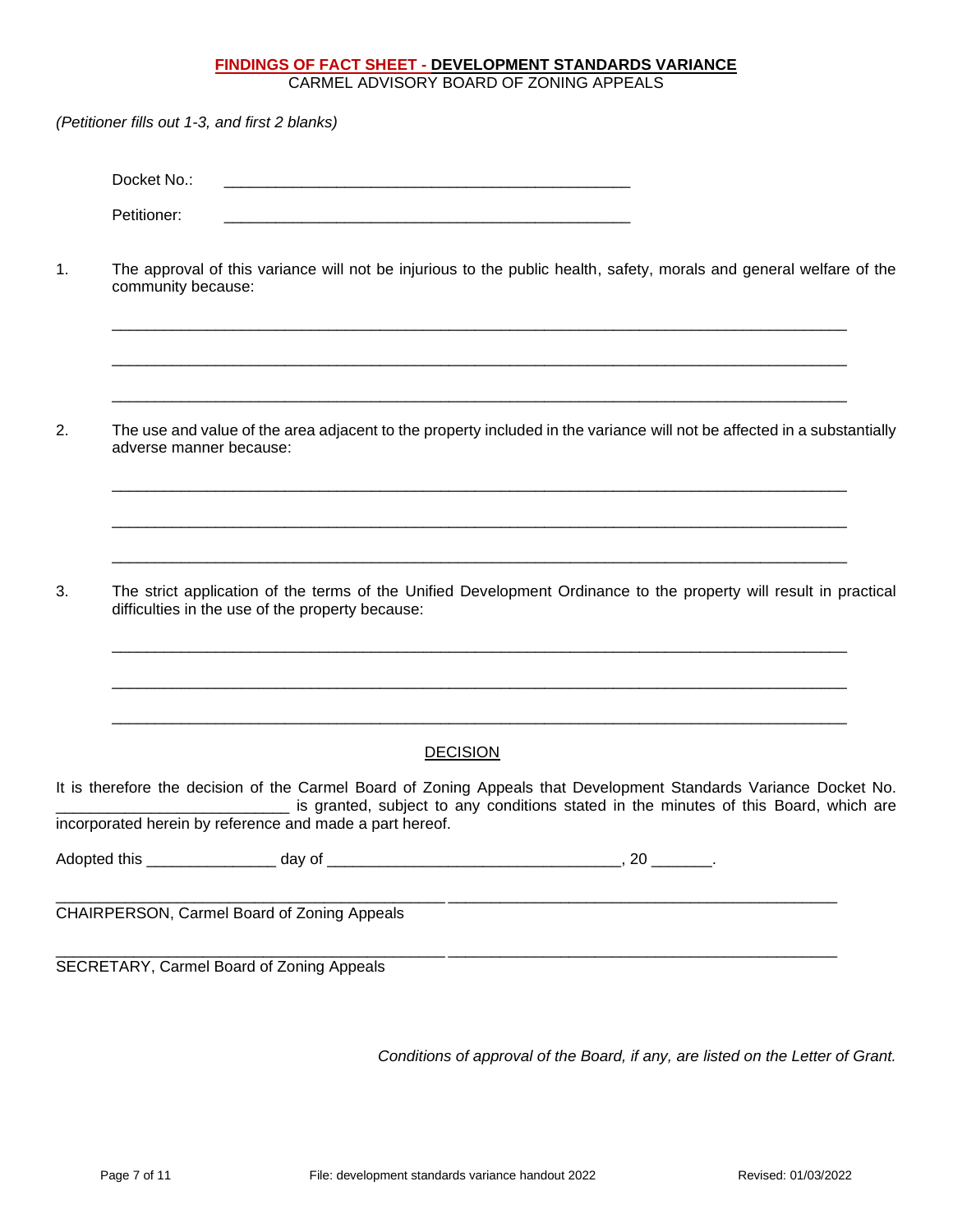#### **CHECKLIST Development Standards Variance Application**

### **Submittal must include the following applicable materials:**

- □ Application (created/submitted on online Public Portal), signed by the owner of the subject property or an authorized agent, notarized, and filed at least 45 days prior to the next scheduled public hearing
- □ Electronic copy of Adjacent Property Owners list certified by the Hamilton County Auditor's Office. Formal list request sheet & official list may be acquired from the Hamilton County Real Property Dept. (317-770-4412 or [hamiltoncounty.in.gov\)](https://www.hamiltoncounty.in.gov/369/Adjoiner-Property-Notifications). Please allow 3 to 5 days for Hamilton County to complete your request.
- □ Electronic copy of Site Plan (with dimensions) that includes:
	- 1. Existing and proposed principal structures and accessory structures.
	- 2. Parking plan (vehicles & bicycles).
	- 3. Signage plan.
	- 4. Lighting plan, if applicable.
	- 5. Existing and proposed public rights of way (internal and adjoining).
	- 6. Location of easements (utility, drainage, landscape, access, etc.)
	- 7. Building setback lines.
	- 8. Building coverage calculation;
	- 9. Existing and proposed utility structures and systems, and
	- 10. If applicable, Drainage Plan and Drainage Calculations.
- □ Electronic copies of exterior architectural building elevations and photo examples of subject site and buildings.
- $\Box$  When applicable, prepare an electric copy of an estimated construction cost to comply with the Transportation Plan per UDO Section 1.07(E). (Contact Carmel Engineering Dept. for more detail, at 317- 571-2441.)
- □ Electronic copies of Covenants and/or Commitments, if any.
- □ When applicable, electronic copies of emails/correspondence to/from TAC (Technical Advisory Committee) members.

All documents must be legible and of the required size and scale. The omission of any of the material indicated in the above checklist may lead to your petition being placed on a later docket or not accepted for filing**.**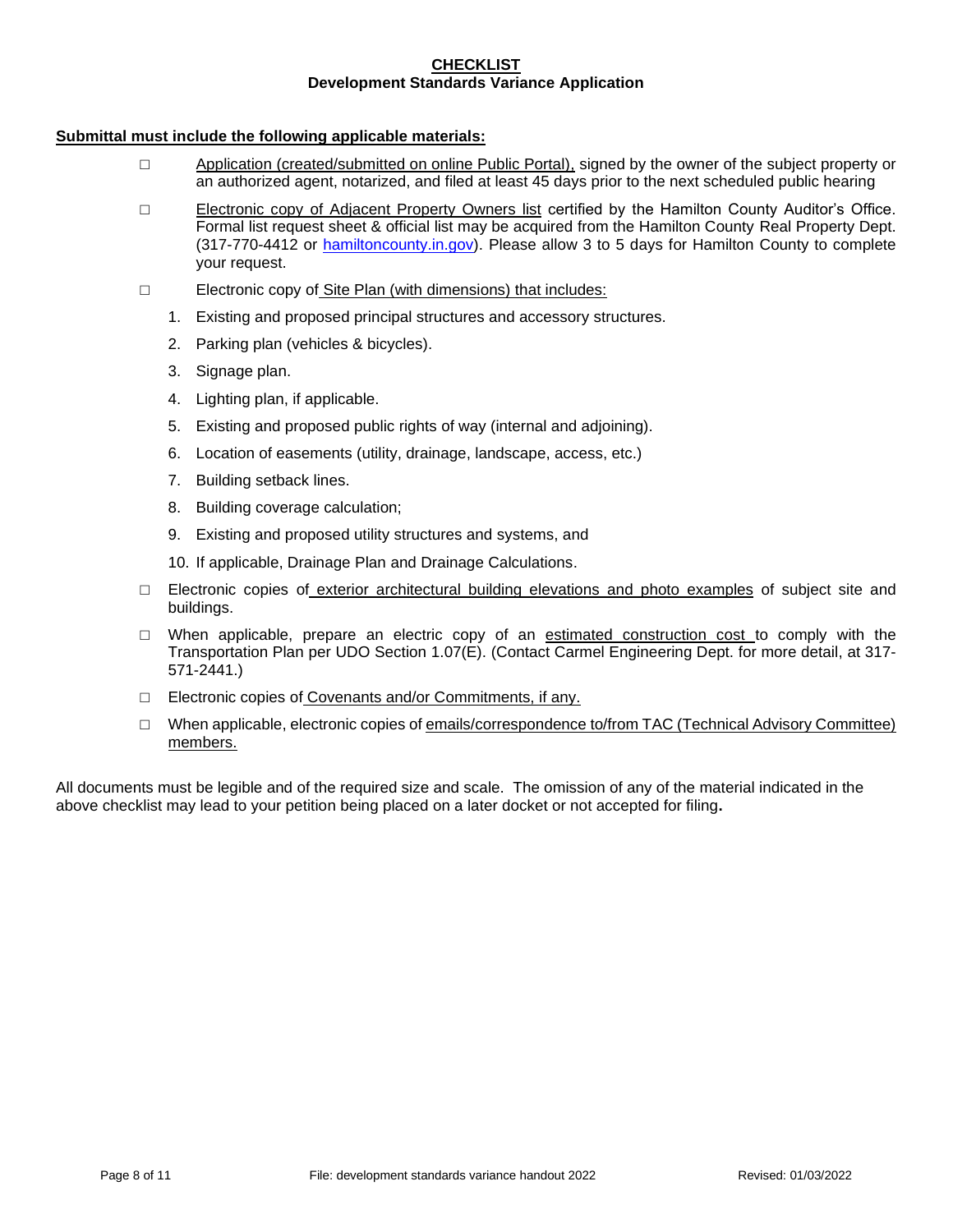## **\*This is a PDF version of the application. The official application should be created and submitted online via the Public Portal:<https://cw.carmel.in.gov/PublicAccess/template/Login.aspx> \***

### **DEVELOPMENT STANDARDS VARIANCE APPLICATION**

FILING FEES: **Single Family** (Primary Residence) \$377 for the first variance, plus \$112 for each additional section of the ordinance being varied. **All Other** \$1,504 for the first variance, plus \$708 for each additional section of the ordinance being varied.

| 1) |                                                                                                                                                                |                                                                                                                                                                                                                                |  |  |
|----|----------------------------------------------------------------------------------------------------------------------------------------------------------------|--------------------------------------------------------------------------------------------------------------------------------------------------------------------------------------------------------------------------------|--|--|
|    |                                                                                                                                                                |                                                                                                                                                                                                                                |  |  |
| 2) |                                                                                                                                                                |                                                                                                                                                                                                                                |  |  |
|    |                                                                                                                                                                |                                                                                                                                                                                                                                |  |  |
|    |                                                                                                                                                                | Attorney: Phone: Phone: Phone: Phone: Phone: Phone: Phone: Phone: Phone: Phone: Phone: Phone: Phone: Phone: Phone: Phone: Phone: Phone: Phone: Phone: Phone: Phone: Phone: Phone: Phone: Phone: Phone: Phone: Phone: Phone: Ph |  |  |
|    |                                                                                                                                                                |                                                                                                                                                                                                                                |  |  |
|    |                                                                                                                                                                |                                                                                                                                                                                                                                |  |  |
|    |                                                                                                                                                                |                                                                                                                                                                                                                                |  |  |
|    |                                                                                                                                                                |                                                                                                                                                                                                                                |  |  |
| 4) | (a) The applicant's name is on the deed to the property _______ (b) The applicant is the contract<br>If Item 3) (c) is checked, please complete the following: |                                                                                                                                                                                                                                |  |  |
|    | Owner of the property involved: example and the contract of the property involved:                                                                             |                                                                                                                                                                                                                                |  |  |
|    |                                                                                                                                                                |                                                                                                                                                                                                                                |  |  |
| 5) |                                                                                                                                                                |                                                                                                                                                                                                                                |  |  |
|    |                                                                                                                                                                | Page: Purchase date: Purchase date: Purchase date: Purchase date: Purchase date: Purchase date: Purchase date:                                                                                                                 |  |  |
| 6) |                                                                                                                                                                |                                                                                                                                                                                                                                |  |  |
|    |                                                                                                                                                                |                                                                                                                                                                                                                                |  |  |
|    |                                                                                                                                                                |                                                                                                                                                                                                                                |  |  |

- 7) Explanation of requested Development Standards Variance: (State what you want to do and cite the section number(s) of the Unified Development Ordinance that applies and/or creates the need for this request.)
- 8) Reasons supporting why the BZA should grant the Development Standards Variance: (Additionally, complete the attached question sheet entitled "Findings of Fact-Development Standards Variance").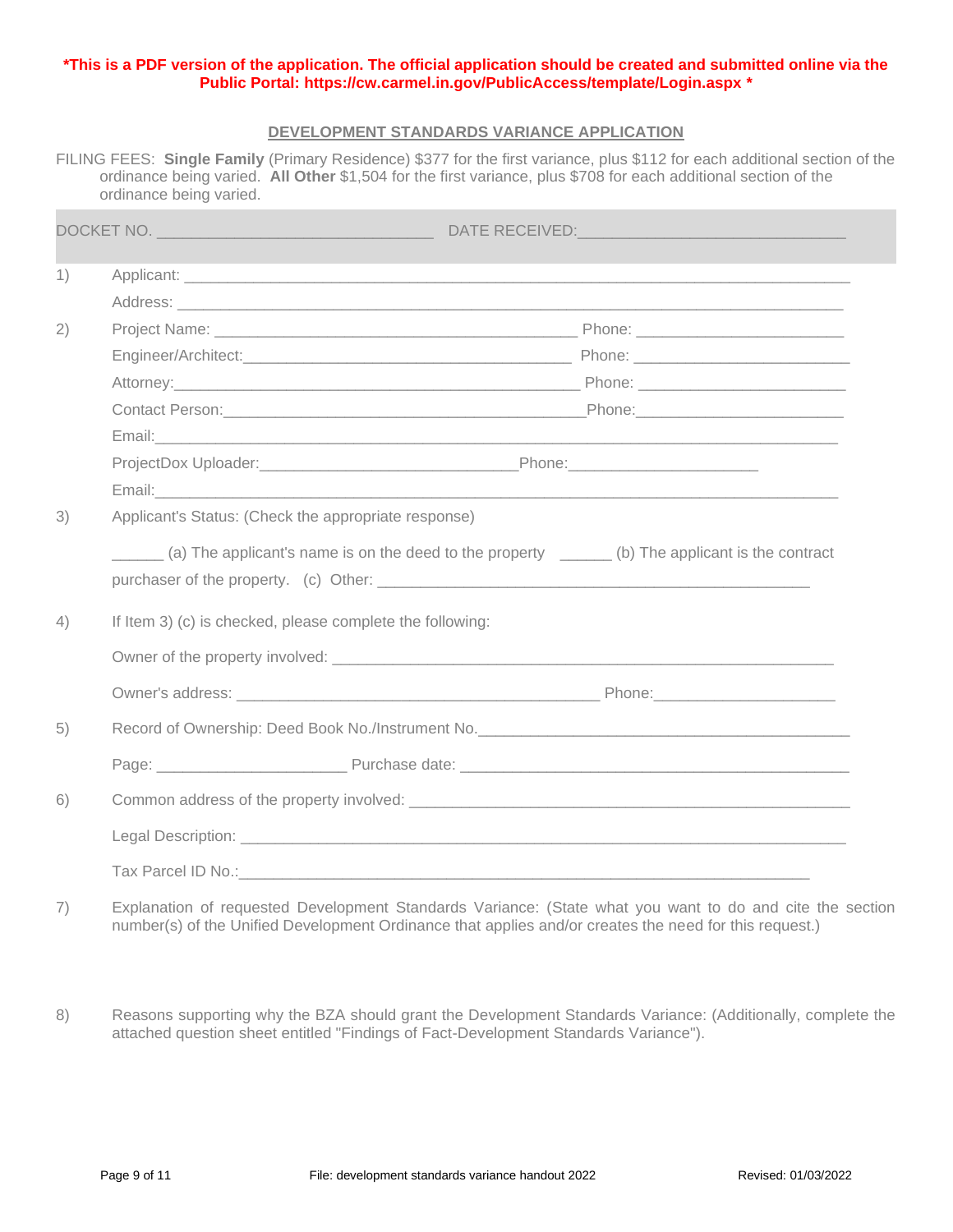| 9)   |                                                                                                                                                                                                                                                                                                                                        |  |  |
|------|----------------------------------------------------------------------------------------------------------------------------------------------------------------------------------------------------------------------------------------------------------------------------------------------------------------------------------------|--|--|
| 9a)  |                                                                                                                                                                                                                                                                                                                                        |  |  |
| 10)  |                                                                                                                                                                                                                                                                                                                                        |  |  |
| 11)  |                                                                                                                                                                                                                                                                                                                                        |  |  |
| 12)  |                                                                                                                                                                                                                                                                                                                                        |  |  |
| 13)  | <u>,这就是一个人的人,我们就是一个人的人,我们就是一个人的人,我们就是一个人的人,我们就是一个人的人,我们就是一个人的人,我们就是一个人的人,我们就是</u>                                                                                                                                                                                                                                                      |  |  |
| (14) | Are there any restrictions, laws, covenants, variances, special uses, or appeals filed in connection with this property<br>that would relate or affect its use for the specific purpose of this application? If yes, give date and docket number,<br>instrument no., decision rendered and pertinent explanation. ____________________ |  |  |
| 15)  | Has work for which this application is being filed already started? If answer is yes, give details:                                                                                                                                                                                                                                    |  |  |
| 16)  | If proposed appeal is granted, when will the work commence?                                                                                                                                                                                                                                                                            |  |  |
| 17)  | If the proposed variance is granted, who will operate and/or use the proposed improvement for which this application<br>has been filed?                                                                                                                                                                                                |  |  |
|      |                                                                                                                                                                                                                                                                                                                                        |  |  |

NOTE: Three modes of public notice are required.

LEGAL NOTICE shall be published in the **NEWSPAPER according to the Chart on page 5** MANDATORY 20 days prior to the public hearing date. The certified "Proof of Publication" affidavit for the newspaper must be available for inspection by the night of the hearing.

LEGAL NOTICE to all adjoining and abutting property owners is also MANDATORY; two methods of notice are recommended:

1) **FIRST CLASS MAIL with CERTIFICATE OF MAILING** sent to adjoining property owners. (The white receipt should be stamped by the Post Office at least 20 days prior to the public hearing date), *OR*

2) **HAND DELIVERED** to adjoining and abutting property owners (A receipt signed by the adjoining and abutting property owner acknowledging the 20 day prior notice should be kept for verification that the notice was completed)

LEGAL NOTICE via a Notice of Public Hearing **SIGN** posted on the property is also required; **see page 8.**

THE BURDEN OF PROOF FOR ALL NOTICES IS THE RESPONSIBILITY OF THE APPLICANT.

The applicant understands that docket numbers will not be assigned until all supporting information has been submitted to the Department of Community Services.

Applicant Signature: \_\_\_\_\_\_\_\_\_\_\_\_\_\_\_\_\_\_\_\_\_\_\_\_\_\_\_\_\_\_\_\_\_\_\_\_\_\_\_\_\_\_\_\_\_\_\_\_\_\_\_\_ Date: \_\_\_\_\_\_\_\_\_\_\_\_\_\_\_

The applicant certifies by signing this application that he/she has been advised that all representations of the Dept. of Community Services are advisory only and that the applicant should rely on appropriate Unified Development Ordinance standards and/or the legal advice of his/her attorney.